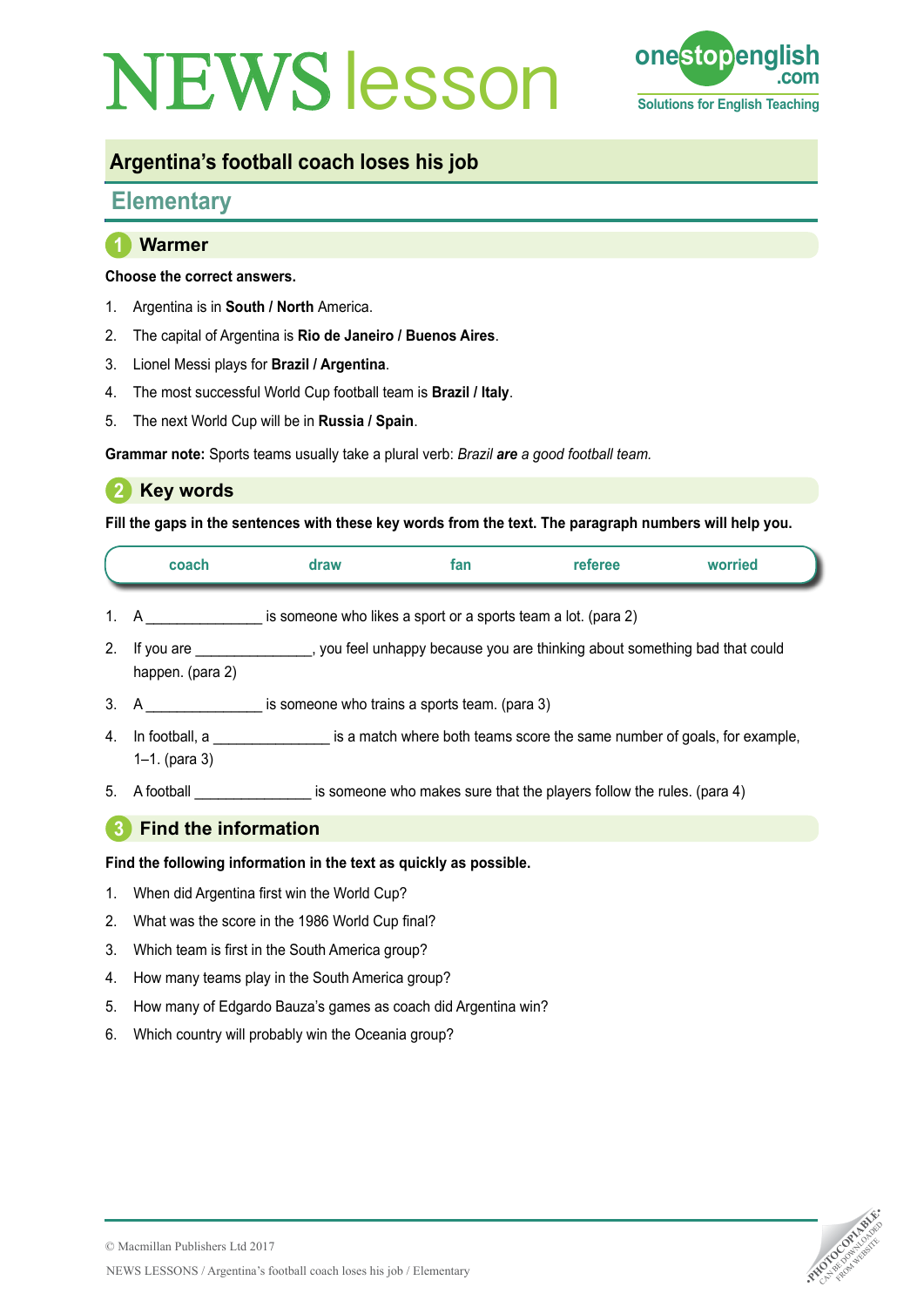# **NEWS esson one stoppeng**



## **Argentina's football coach loses his job**

## **Elementary**

#### **Argentina's football coach loses his job 4 May, 2017**

- 1 Argentina are one of the most successful national football teams in the world. They have won the World Cup twice: they beat Holland 3–1 in 1978 and West Germany 3–2 in 1986. They have also played in two more World Cup finals. In 1990, Argentina lost to West Germany and in 2014, in Brazil, they lost to Germany.
- 2 But now, football fans in Argentina are very worried. It is possible that their team will not be at the 2018 World Cup in Russia. Argentina play in the South America group, which contains ten teams, including Brazil, Chile, Uruguay, Peru and Colombia. Only the top four teams will play in Russia in 2018.
- 3 After six matches, Argentina are fifth in the group. Brazil are first, Colombia second, Uruguay third and Chile fourth. Argentina lost their sixth game 2–0 in Bolivia and after the game, their coach, Edgardo Bauza, lost his job. He became coach in August, 2016 and was only in the job for eight matches. Argentina won only three of those eight matches. They lost three and the other two were draws.
- 4 Many people believe that Argentinian player Lionel Messi is the best footballer in the world. But there is a problem. He used bad language when he was very angry with an assistant referee in the match against Chile. FIFA (the International Federation of Association Football) decided that Messi could not play against Bolivia and he will not play in the next three matches.
- 5 But there is some hope for Argentina. The team that finishes fifth in the South America group will play a match against the winner of the Oceania group, which will probably be New Zealand. If they win the match, Argentina will play at the World Cup in Russia after all.

### **4 Comprehension check**

**Match the beginnings to the endings to make statements about the text.**

- 1. Argentina have …
- 2. Only the top four teams in the South America group …
- 3. After six matches, Argentina …
- 4. Lionel Messi can't play in the next three matches because …
- 5. If Argentina finish fifth in the South America group, …
- 6. New Zealand will …
- a. … he used bad language when he was angry with an assistant referee.
- b. … they will play a match against the winner of the Oceania group.
- c. … won the World Cup twice.
- d. … are fifth in the South America group.
- e. … probably win the Oceania group.
- f. … will play at the World Cup in Russia in 2018.

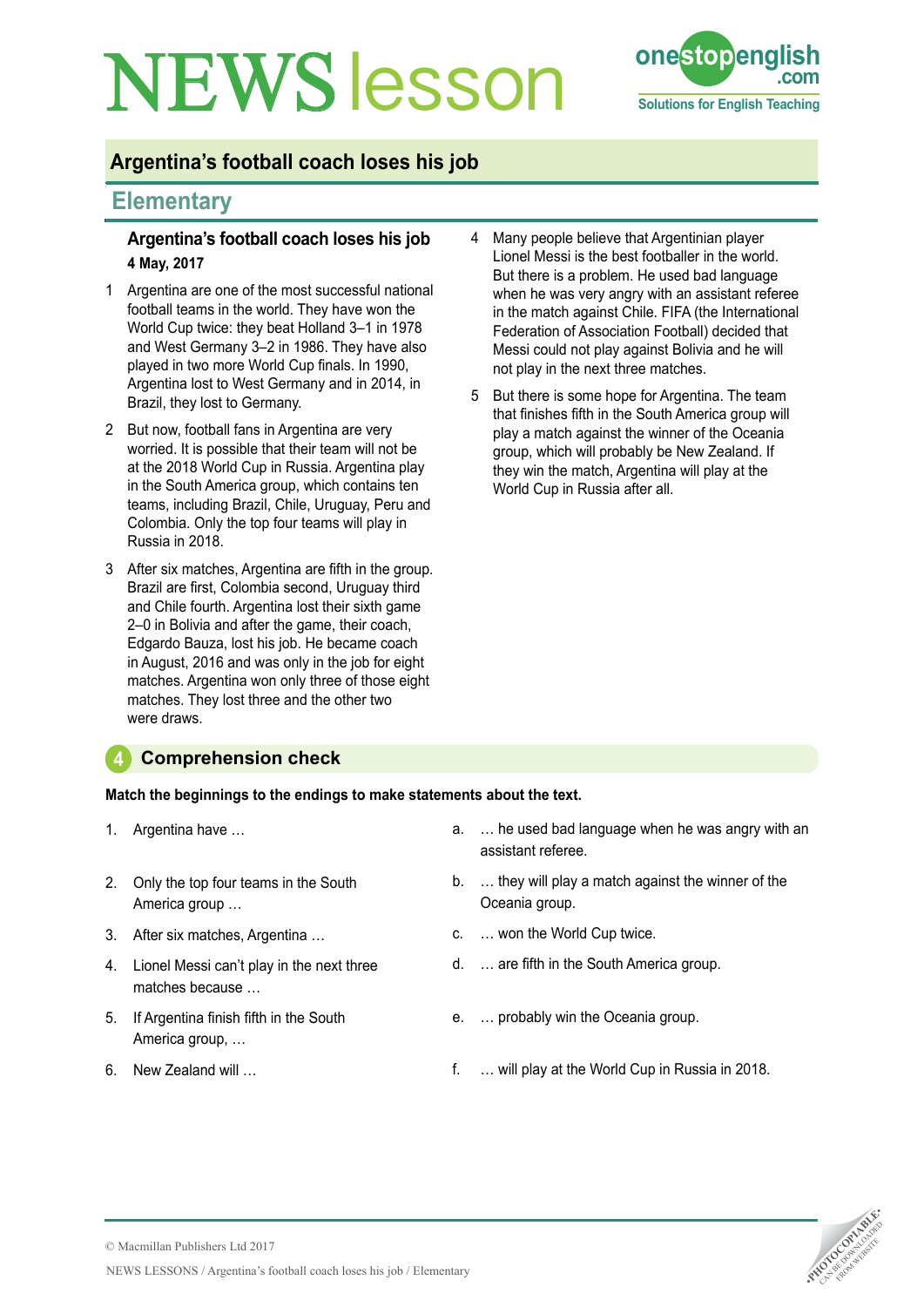# **NEWS esson one stop english** Text



## **Argentina's football coach loses his job**

## **Elementary**

**5 Chunks**

#### **Rearrange the words to make phrases from the text.**

- 1. most of one the teams successful
- 2. the world best in footballer the
- 3. some there is hope
- 4. the matches in three next
- 5. they in fifth are group the
- 6. there but a problem is

#### **6 Two-word phrases**

**Match the words in the left-hand column with the words in the right-hand column to make expressions from the text.**

| 1. football  | a. language |
|--------------|-------------|
| 2. bad       | b. referee  |
| 3. assistant | c. cup      |
| 4. world     | team        |

#### **7 Word stress**

**Write the names of the countries from the text next to their stress patterns.**



### **8 Discussion**

- **• Which team will win the 2018 World Cup? Why?**
- **• Who is the best footballer in the world? Why?**